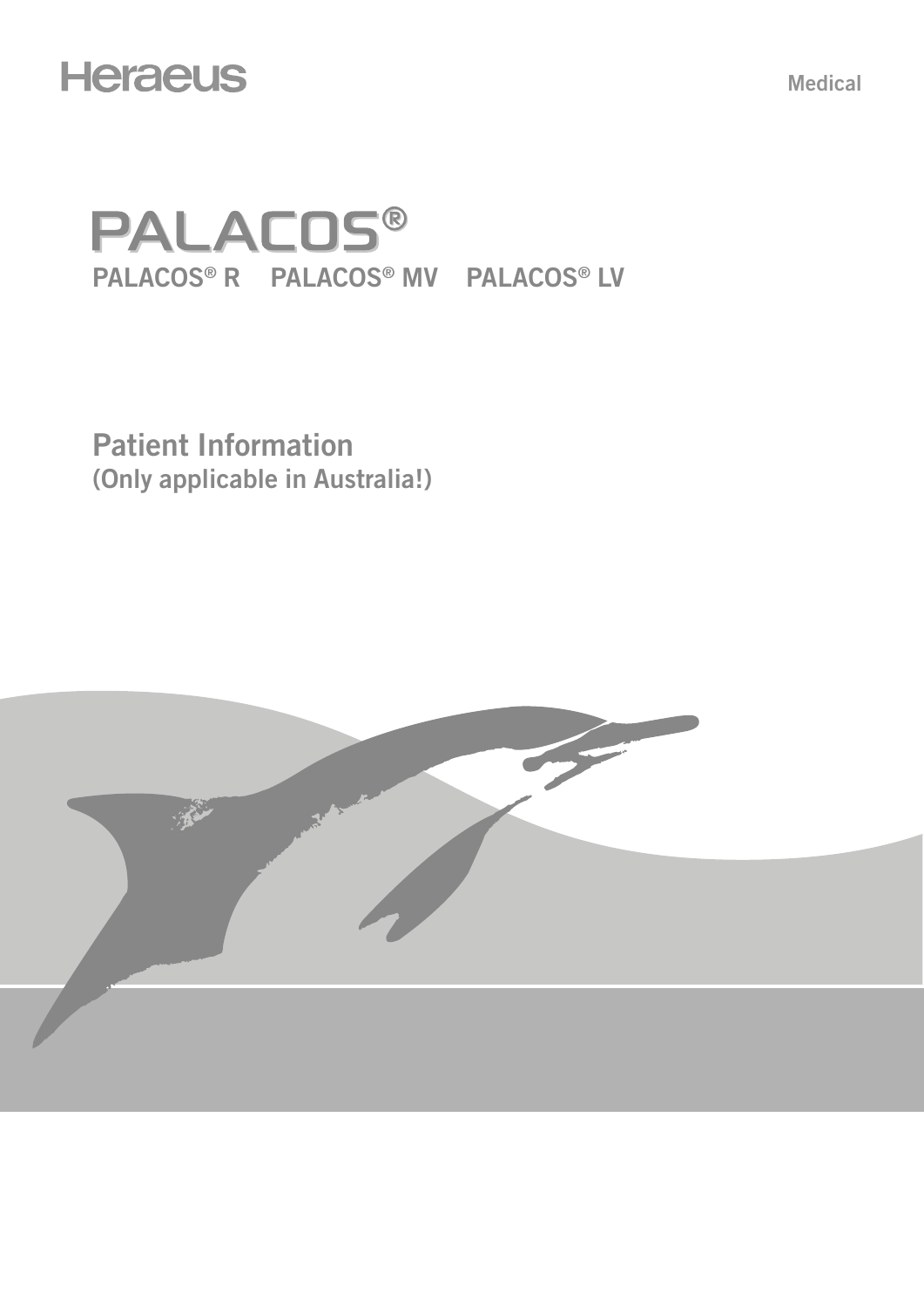# EN (AU) PALACOS®

## Patient Information

#### Read all of this leaflet carefully because it contains important information for you.

- Keep this leaflet. You may need to read it again.
- Ask your healthcare professional (doctor or surgeon) if you need more information or advice.
- If you experience any side effects, talk to your healthcare professional. See section 4.

### What is in this leaflet?

- 1. What PALACOS® R, PALACOS® MV and PALACOS® LV are and what they are used for
- 2. What you need to know about PALACOS® R, PALACOS® MV and PALACOS® LV
- 3. How to use PALACOS® R, PALACOS® MV and PALACOS® LV
- 4. Side effects and residual risks
- 5. Composition and other information
- 6. Manufacturer

### 1. What PALACOS® R, PALACOS® MV and PALACOS® LV are and what they are used for

PALACOS® R, PALACOS® MV and PALACOS® LV are bone cements based on a biologically safe material called polymethyl methacrylate (PMMA).

These bone cements are used in adults such as elderly patients with osteoarthritis and patients with trauma to anchor total or partial joint endoprostheses by attaching the endoprosthesis firmly and stably to the bone; they are also used for bone reconstruction. Endoprostheses are medical devices that are used to replace parts of the inside of your body such as hip, knee or shoulder joints.

## 2. What you need to know about PALACOS® R, PALACOS® MV and PALACOS® LV

Ensure that your healthcare professional is aware of any allergies and medical conditions that you may have.

#### Warnings and precautions

Beyond the cautionary measures your healthcare professional discusses with you in the general context of your endoprosthesis, it is not required to take additional considerations in your everyday life after implantation with PALACOS® R, PALACOS® MV and PALACOS<sup>®</sup> LV.

#### Other medicines and PALACOS® R, PALACOS® MV and PALACOS® LV

Tell your healthcare professional if you are taking, have recently taken or might take any other medicines including: antibiotics, diuretics, muscle relaxants and chemotherapy drugs.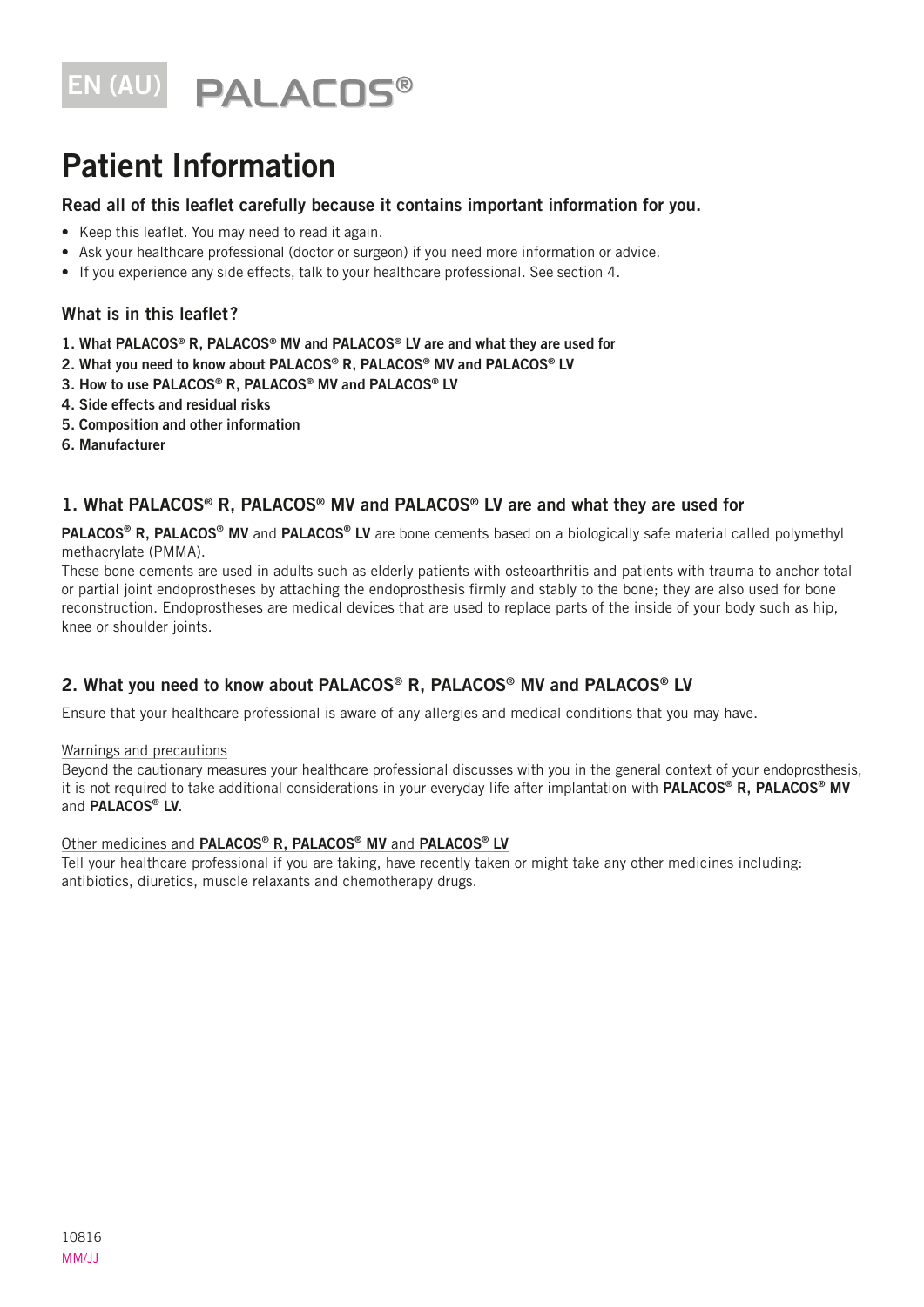## 3. How to use PALACOS® R, PALACOS® MV and PALACOS® LV

These bone cements are going to be applied by your healthcare professional during surgery in accordance with instructions for use intended for healthcare professionals.

During your surgery your healthcare professional takes care of the following aspects:

- Your bone where the bone cement will be applied will be carefully cleaned, aspirated, and dried just before the bone cement is placed.
- Your prosthesis will be put in place and held until the bone cement has set completely.
- During and immediately after the bone cement is applied, your health professionals will monitor your blood pressure, pulse, and breathing carefully for the early detection and treatment of cardiovascular adverse events that may occur such as low blood pressure and cardiac arrest. The blood pressure of some patients has decreased between 10 and 165 seconds after application of bone cement and it has lasted from 30 seconds to 5 or more minutes. However, consequences such as cardiac arrest are only reported in very few cases.

#### Interference with diagnostic tests

It is safe to have magnetic resonance tests with PALACOS® R, PALACOS® MV and PALACOS® LV. However, your ability to have magnetic resonance tests may be affected by the composition of the prosthesis you receive together with the bone cement.

#### Preventative examination

You need to make appointments for check-ups at regular intervals once you have received PALACOS<sup>®</sup> R, PALACOS<sup>®</sup> MV or PALACOS<sup>®</sup> LV. Your healthcare professional will be able to recognize and treat any complications, some of which may occur without you noticing.

#### Discomfort or complications

Contact your healthcare professional immediately if you experience any discomfort or complications, e.g., impaired mobility in the joint area, reddening, pain, fatigue, or fever.

Consult your healthcare professional before undertaking any new or unusual activities.

#### Expected lifetime

There is no general factor influencing the lifetime of PALACOS® R, PALACOS® MV and PALACOS® LV. The general provisions for the prosthesis they are used to anchor also apply to bone cements. The actual lifetime of these bone cements can be influenced by factors such as your medical situation and your lifestyle.

#### 4. Side effects and residual risks

In some cases, the following side effects that are typical for joint surgery may occur, and possibly require further surgical treatment: allergic reactions against components of the prosthesis or bone cement, loosening of the endoprosthesis, and endoprosthesis dislocation. Typically, these complications are accompanied by nonspecific symptoms such as pain, fatigue, or fever.

The following residual risks could arise due to shortcomings of preventative measures during surgery: infection; need for revision of the prosthesis; toxic, allergic or anaphylactic shock.

Please contact your healthcare professional if you have any questions.

#### Reporting of side effects or serious incidents

If you experience any of these side effects, or if you notice any side effects not listed in this leaflet, contact your healthcare professional immediately.

Any serious incident that occurs in relation to the bone cement should be reported to Heraeus Medical GmbH (hm.vigilance.medical@heraeus.com) and to the Therapeutic Goods Administration (https://www.tga.gov.au).